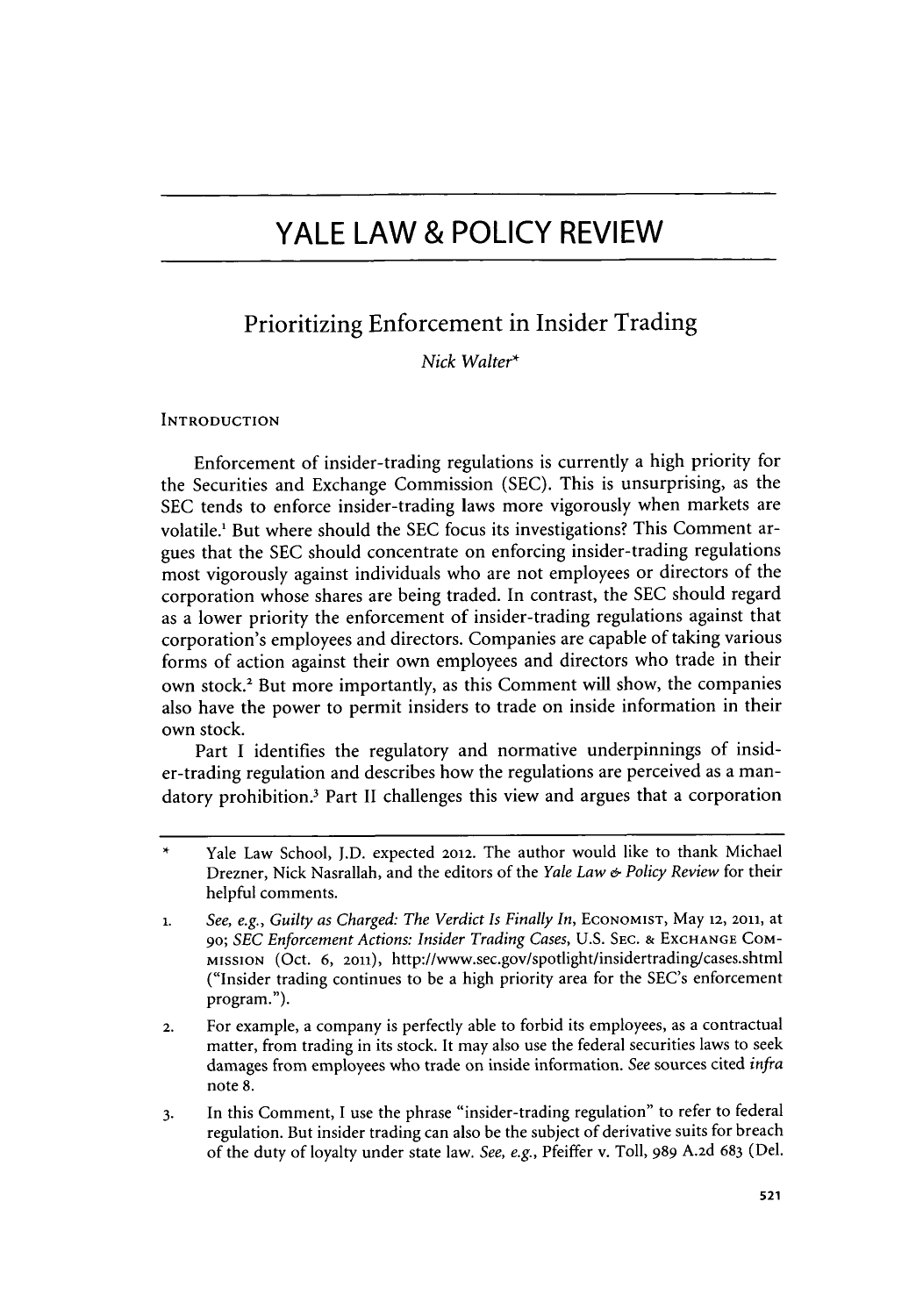may permit its employees to carry out the equivalent of insider trading on the corporation's own stock. Part **III** discusses the implications of this argument for the SEC's enforcement of insider-trading regulations.

## **I. REGULATORY AND NORMATIVE UNDERPINNINGS OF INSIDER TRADING**

The literature on insider trading is vast, and **I** will review it only very brief**ly.** The most important prohibition on insider trading is **SEC** Rule lob-5. 4 Under what is known as the "classical theory,"<sup>5</sup> this rule is used to prohibit trading on material, nonpublic information **by** an individual who owes a fiduciary duty to the corporation whose stock is being traded. The rule can also be used to prohibit trading **by** an individual who "misappropriates" inside information in breach of a duty owed to the source of the information-whether or not that individual is a corporate insider.<sup>6</sup> These rules are all-encompassing and, on their face, mandatory: The **SEC** can pursue any person who violates them and seek civil or criminal penalties.<sup>7</sup> There is also a private right of action for persons harmed **by** insider trading.'

Some scholars have argued that insider-trading prohibitions should not be mandatory, and that shareholders should be able to choose whether to permit

**Ch. 2010)** (discussing the duty of loyalty under Delaware law), *abrogated on other grounds by* Kahn v. Kolberg Kravis Roberts **& Co., 23 A.3d 831** (Del. **2011)** (reaffirming the duty of loyalty but modifying the precise standard).

- **4. 17** C.F.R. **§ 240.1ob-5 (2012).** There are two other insider-trading regulations. Section 16(b) of the **1934** Securities and Exchange Act prevents "short-swing" insider trading **by** officers, directors, and those holding a stake greater than ten percent in the company. **15 U.S.C. § 78p(b) (2006 & Supp. 2011). SEC** Rule **14e-3** prohibits insider trading during tender offers. **17** C.F.R. **§ 240.14e-3 (2012).**
- **5.** *See* Chiarella v. United States, *445* **U.S. 222, 229 (1980)** (describing the classical theory, although not terming it as such). The phrase "classical theory" was used in *United States v. O'Hagan,* **521 U.S. 642, 652 (1997).** Employees of a corporation owe a fiduciary duty to that corporation; third parties not employed full-time **by** a corporation, such as attorneys and consultants, can also "temporarily" owe a **fi**duciary duty to a corporation. Dirks v. **SEC,** 463 **U.S. 646, 655 n.14 (1983).**
- *6. O'Hagan,* **521 U.S.** at **652.**
- *7.* **15 U.S.C. § 78u-1 (2oo6 & Supp. 2011)** (civil penalties); *id. §* 78ff(a) **(2006)** (criminal penalties).
- **8.** An implied private right of action under Section lo(b) of the Securities and Exchange Act was first found **by** a court in *Kardon v. National Gypsum Co., 69* F. Supp. **512 (E.D.** Pa. **1946).** It has been reaffirmed repeatedly since. *See, e.g.,* Stoneridge Inv. Partners v. Scientific-Atlanta, Inc., **552 U.S. 148, 152 (2008). A** private right of action is also available for violations of Rule **14e-3.** *See, e.g.,* **O'Connor &** Assocs. v. Dean Witter Reynolds, Inc., **529** F. Supp. **1179 (S.D.N.Y. 1981).** There is an explicit private right of action under Section 16(b) of the Securities and Exchange Act **of 1934- 15 U.S.C. § 78p (2006 & Supp. 2011).**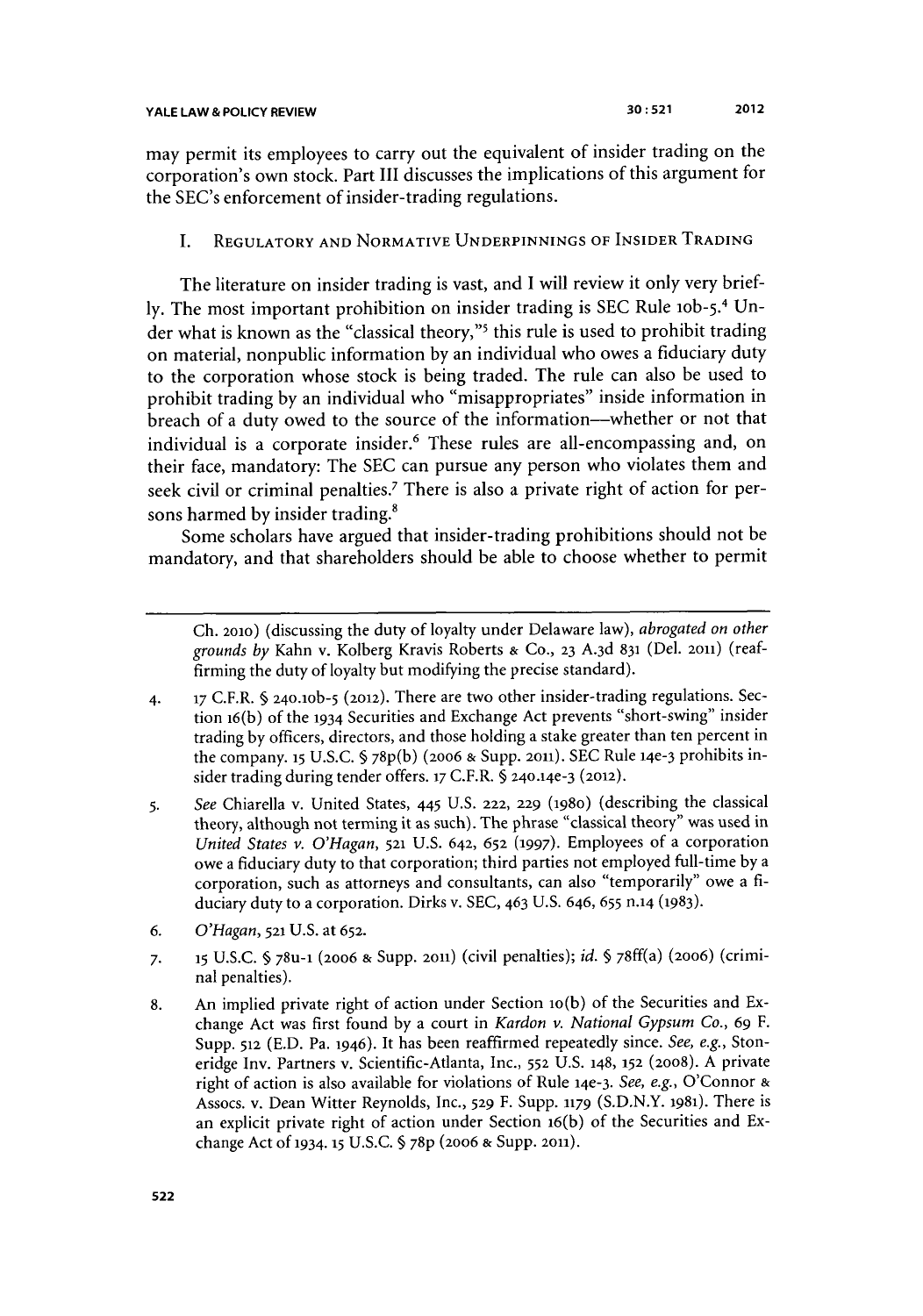individuals to trade inside on their companies' stock.<sup>9</sup> These arguments have typically relied on the effect of insider trading on promoting efficient markets and its effectiveness as a compensation scheme.<sup>10</sup> Others have rebutted these arguments and contended that such trading should be banned." But regardless of the merits of insider trading in general, there is no question that the federal regulations against it are seen as prohibitions.<sup>12</sup> And enforcement of these prohibitions is not limited to the **SEC** and private individuals. Indeed, public stock exchanges are also required to promote compliance with insider-trading laws.

However, as the next Part shows, there are reasons to treat the body of law regulating insider trading as less of a general prohibition than it appears. Corporations are able to take advantage of state laws governing fiduciary duty to compensate their employees in ways that have effects that are similar to insider trading. This invites the possibility that, to some extent, a corporation may "permit" insider trading in its stock **by** its own employees.

## **II. PERMITTING "INSIDER TRADING" THROUGH COMPENSATION SCHEMES**

The Delaware courts have discussed two ways in which companies may mimic the effect of insider trading in their own stock.<sup>14</sup> First, a company may grant "springloaded" options as part of compensation. Awarding stock options as part of a compensation package is standard practice in corporations. However, as Chancellor Chandler pointed out in *In re Tyson Foods, Inc.,* granting springloaded options is different: **"A** compensation committee that 'spring loads' options grants them to executives before the release of material information reasonably expected to drive the shares of such options higher.<sup>"15</sup> In *Tyson Foods,* the compensation committee granted options to executives at suspiciously well-timed moments-for example, a few days before the company released results that it knew would exceed analysts' expectations.<sup>16</sup> The plaintiffs

- **13. WILLIAM** K.S. **WANG & MARC I. STEINBERG, INSIDER TRADING 613-14 (3d** ed. **2010).**
- **14.** I focus on Delaware because of the state's dominance in the field of corporate law.
- **15.** *In re* Tyson Foods, Inc., **919 A.2d 563, 576 n.16** (Del. **Ch. 2007).**
- **16.** *Id.* at **576.**

**<sup>9.</sup>** *See, e.g.,* Dennis W. Carlton **&** Daniel R. Fischel, *The Regulation of Insider Trading,* **35 STAN.** L. **REV. 857,** 894 **(1983).**

**<sup>10.</sup>** The classic expression of this view is found in **HENRY G. MANNE, INSIDER TRAD-ING AND THE STOCK MARKET (1966).**

**i.** One argument that counsels toward prohibiting insider trading is that it is simply unfair. *See, e.g., In re* Cady, Roberts **& Co., 40 S.E.C. 907, 912 (1961)** (discussing the "inherent unfairness" of insider trading).

**<sup>12.</sup>** *See, e.g.,* David **D.** Haddock **&** Jonathan R. Macey, *A Coasian Model of Insider Trading,* 80 Nw. **U.** L. **REV. 1449, 1451 (1986)** (noting "the SEC's refusal to permit firms to opt out of its rules").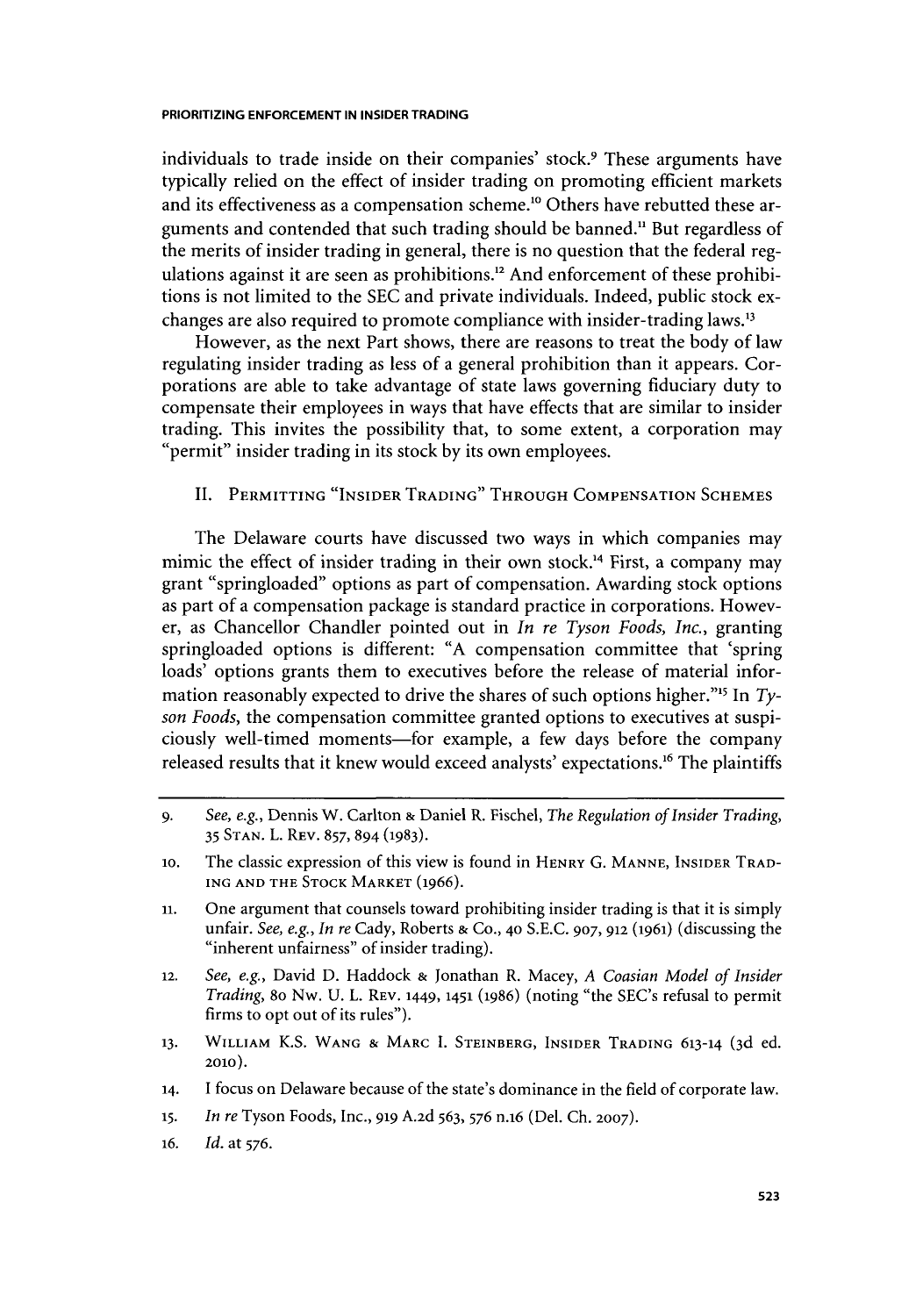alleged that the board of directors violated its fiduciary duty **by** approving these options: The board's actions were deceptive, they claimed, because the company maintained in public that the springloaded options had been granted at market rates.'<sup>7</sup>

Chancellor Chandler agreed: "Granting spring-loaded options, without explicit authorization from shareholders, clearly involves an indirect deception."<sup>18</sup> Such action violated the duty of loyalty toward shareholders. However, the phrase "without explicit authorization" is crucial: As the Chancellor went on to say, springloading could be legal if the options were issued without circumventing "otherwise valid shareholder-approved restrictions."19

*In Desimone v. Barrows,* then-Vice Chancellor Strine considered again the circumstances under which springloading would constitute a breach of fiduciary duty.<sup>20</sup> Desimone was a derivative suit involving allegations that the directors of a company had received springloaded options in breach of their duties to its shareholders. The Vice Chancellor noted that if the directors **fully** disclosed their motivations for receiving springloaded options, there would be no breach of fiduciary duty from the act of receiving the options itself."

Although springloading is not necessarily a form of insider trading, as Chancellor Chandler suggested in *Tyson Foods,* it can accomplish similar results.<sup>22</sup> An individual who engages in insider trading attempts to profit by buying shares that, based on inside information, he thinks will appreciate in value, or **by** selling shares that the information suggests will depreciate. **A** company employee who receives springloaded options may exercise the options when the share price has risen, and thus replicate the economic effect of buying shares that are expected to appreciate.<sup>23</sup>

Springloading is related to another practice: "bullet-dodging."<sup>24</sup> When a corporation grants bullet-dodging options, it deliberately releases bad news before the options are issued. Vice Chancellor Strine noted the business logic of this practice in *Desimone,* where he observed that a failure to release bad news before the granting of the options could leave the recipient with "underwater"

*<sup>17.</sup> Id.* at **590.**

**<sup>18.</sup>** *Id. at 592.*

**<sup>19.</sup>** *Id.* at **593.**

**<sup>20. 924</sup> A.2d 908, 937-38** (Del. **Ch. 2007).**

**<sup>21.</sup>** *Id.* at **937** n.98. The Vice Chancellor noted that there might be an unrelated action for breach of fiduciary duty **by** receiving excessive compensation. *Id.*

**<sup>22.</sup>** *In re* Tyson Foods, *919* **A.2d 563, 593** (Del. **Ch. 2007).**

**<sup>23.</sup>** The recipient of the options may not replicate the entire effect of insider trading: He will not own the stock, and therefore he cannot exercise voting rights.

**<sup>24.</sup>** *See Desimone,* **924 A.2d** at 943.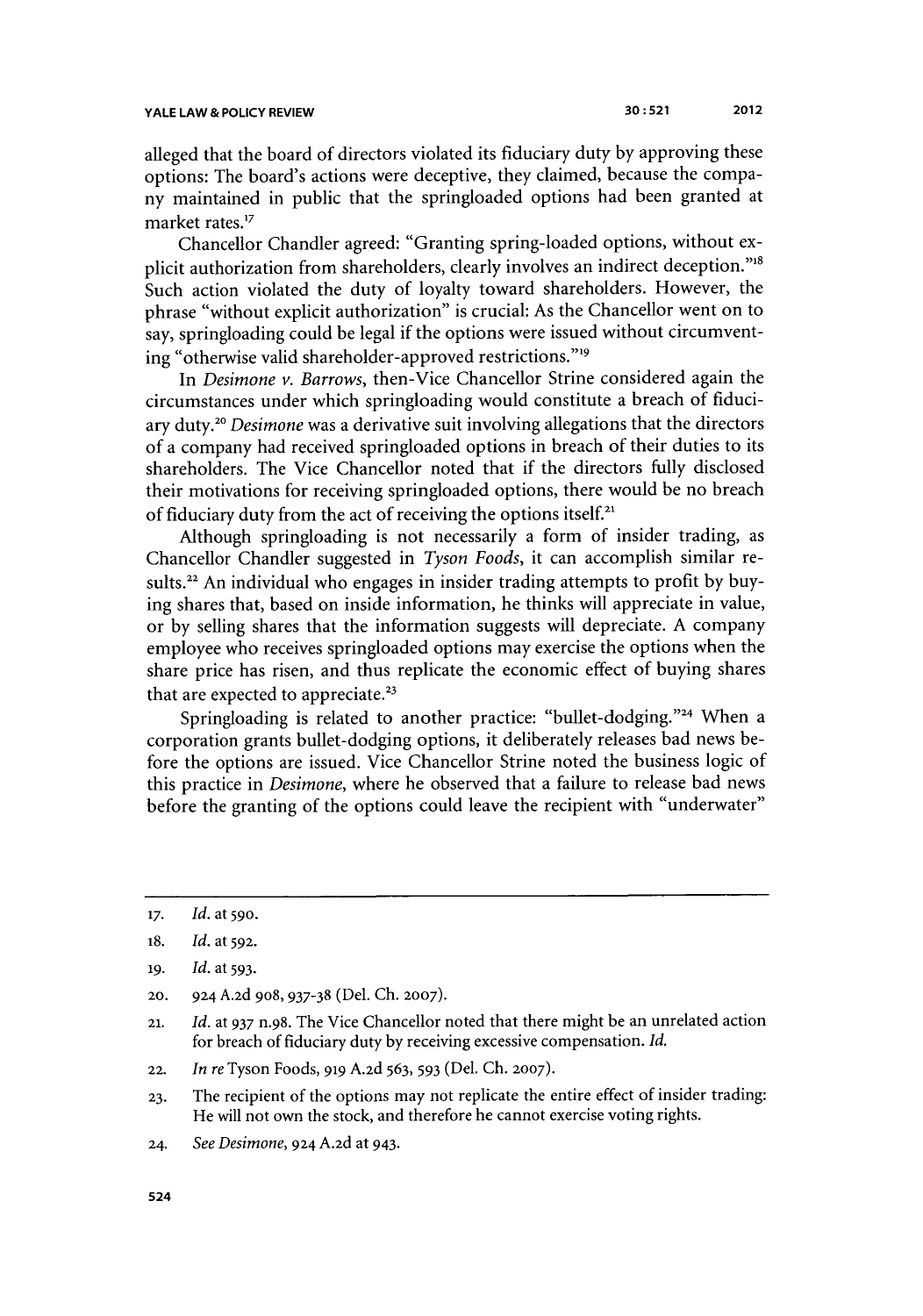options.<sup>25</sup> Like springloading, bullet-dodging can be analogized to insider trad**ing.** Although it does not replicate the effect of trading on stock that is expected to appreciate, bullet-dodging does imitate the effect of successfully timing the market. The person who receives bullet-dodging options whose value is linked to the issuing corporation's stock price at the time of granting is in a similar situation to the person who buys shares when the market is in a trough, rather than at a peak.

**If** a corporation's shareholders specifically empower the compensation committee to grant springloaded or bullet-dodging options to employees, these individuals would profit from the "inside" information, but the corporation would be in no breach of fiduciary duty under *Tyson Foods and Desimone. Nor* would the behavior be illegal under federal securities laws. The approval of the corporation's shareholders would shield the compensation committee and the recipient of the options from charges of breaches of fiduciary duty or misappropriation of confidential information, and would provide a defense to charges of breaching Rule 10b-5.<sup>26</sup>

The practice of granting stock options typically is limited to company executives. But there is, in theory, no reason why it could not be extended to employees in general. Shareholders could vote to permit a corporation to grant springloaded or bullet-dodging options to all employees. Such a scheme would be very unusual, but it is theoretically achievable. For example, the corporation could stipulate, **by** contract, that employees would not be permitted to trade the stock of the corporation, but that if they were to have any successes deemed likely to lead to a rise in the share price of the company, they could apply to the compensation committee to be granted springloaded options as a reward." **(A** corporation could not, on the other hand, institute a general scheme involving bullet-dodging: It would be bizarre, to say the least, for a compensation committee to reward employees with bullet-dodging options in anticipation of *a fall* in the share price.)

Because corporate directors, officers, and employees may legally mimic the effect of insider trading, the federal prohibition on insider trading may be less mandatory than conventionally thought. For its part, the **SEC** appears to accept the possibility of springloading: It has adopted regulations that require a corporation to explain any springloading to its shareholders.<sup>28</sup> The existence of

**26.** *See supra* **notes 5-6** and accompanying text.

**<sup>25.</sup>** *Id.* **at** 944-45. "Underwater" options are options whose exercise price is higher than the current price of the stock; in other words, the owner of the options has no incentive to exercise them.

**<sup>27.</sup>** For example, if a mining company wishes to reward geologists who discovered a particularly rich vein of ore, it could grant them options before the news of the discovery reached the market. This was the scheme in *SEC v. Texas Gulf Sulphur Co.,* **401 F.2d 833 (2d** Cir. **1968).**

**<sup>28.</sup>** *See* **17** C.F.R. **§ 229-402(b) (2012).**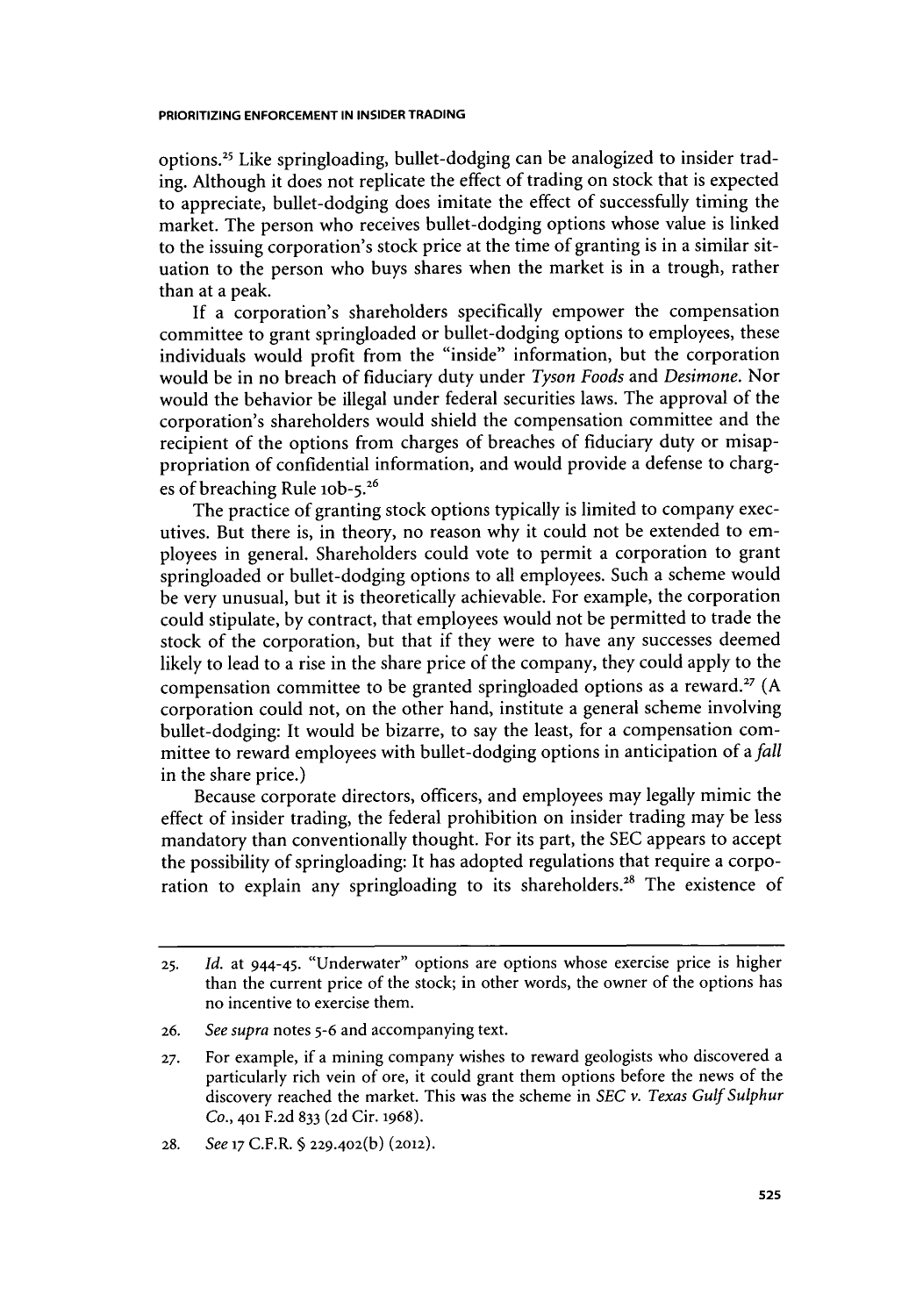springloading and bullet-dodging has implications for the regulation of insider trading.

## III. **PRIORITIZING ENFORCEMENT OF INSIDER TRADING**

## *A. Conceptualizing Insider Trading as a Default Rule*

Because a corporation may legally permit its employees to use inside information for financial advantage, the SEC's prohibition on insider trading should be seen not as a "mandatory" rule but rather as a "default" rule. Mandatory rules are, as the term implies, categorical commands that cannot be waived **by** the parties concerned. Default rules, on the other hand, are rules that can be contracted around by the parties.<sup>29</sup>

The default rule against insider trading **by** employees is very "sticky," or difficult to contract around,<sup>30</sup> since it is hard for a compensation committee to receive shareholder approval to award springloaded or bullet-dodging options. This sticky default rule prohibiting insider trading can thus alternatively be viewed as a default with an "altering rule" that is very difficult to use. An altering rule is a rule that permits a party to toggle from the default setting to the alternative setting. The altering rule that governs insider-trading regulations can be termed an "impeding" altering rule in that it strongly encourages parties to stick to the default.

**Of** course, it is true that if a corporation chooses to use the altering rule and grant springloaded or bullet-dodging options, it does not implement a scheme that has all the **ill** effects of insider trading. The effect of springloaded or bullet-dodging options is to transfer the company's resources from shareholders in general to employees. Insider trading in its simplest form-the buying or selling of shares in the open market—affects certain shareholders (i.e., those who are unfortunate enough to be on the other side of the bargain) while leaving others unaffected (i.e., those who do not buy or sell). $3<sup>1</sup>$  Because this kind of insider trading places all of the burden on some shareholders while leaving others untouched, it seems more unfair than grants of springloaded or bullet-dodging options, where the burden is borne **by** all shareholders.

Nevertheless, the legality of springloading and bullet-dodging militates in favor of treating insider trading as a default rule. Giving springloaded options

**<sup>29.</sup>** For the seminal exposition of the uses of default rules as opposed to mandatory rules, see Ian Ayres **&** Robert Gertner, *Filling Gaps in Incomplete Contracts: An Economic Theory ofDefault Rules, 99* **YALE** L.J. **87 (1989).**

**<sup>30.</sup>** *See* Ian Ayres, *Regulating Opt-Out: An Economic Theory of Altering Rules,* **121 YALE** L.J. **2032 (2012).** The following discussion of altering rules relies on this work.

**<sup>31.</sup>** Indeed, shareholders who are not counterparties to a trade made on the basis of inside information may in fact *benefit* from the trade, as the trade has revealed information to the market and thus may make the corporation's share price more accurate. *See supra* note io and accompanying text.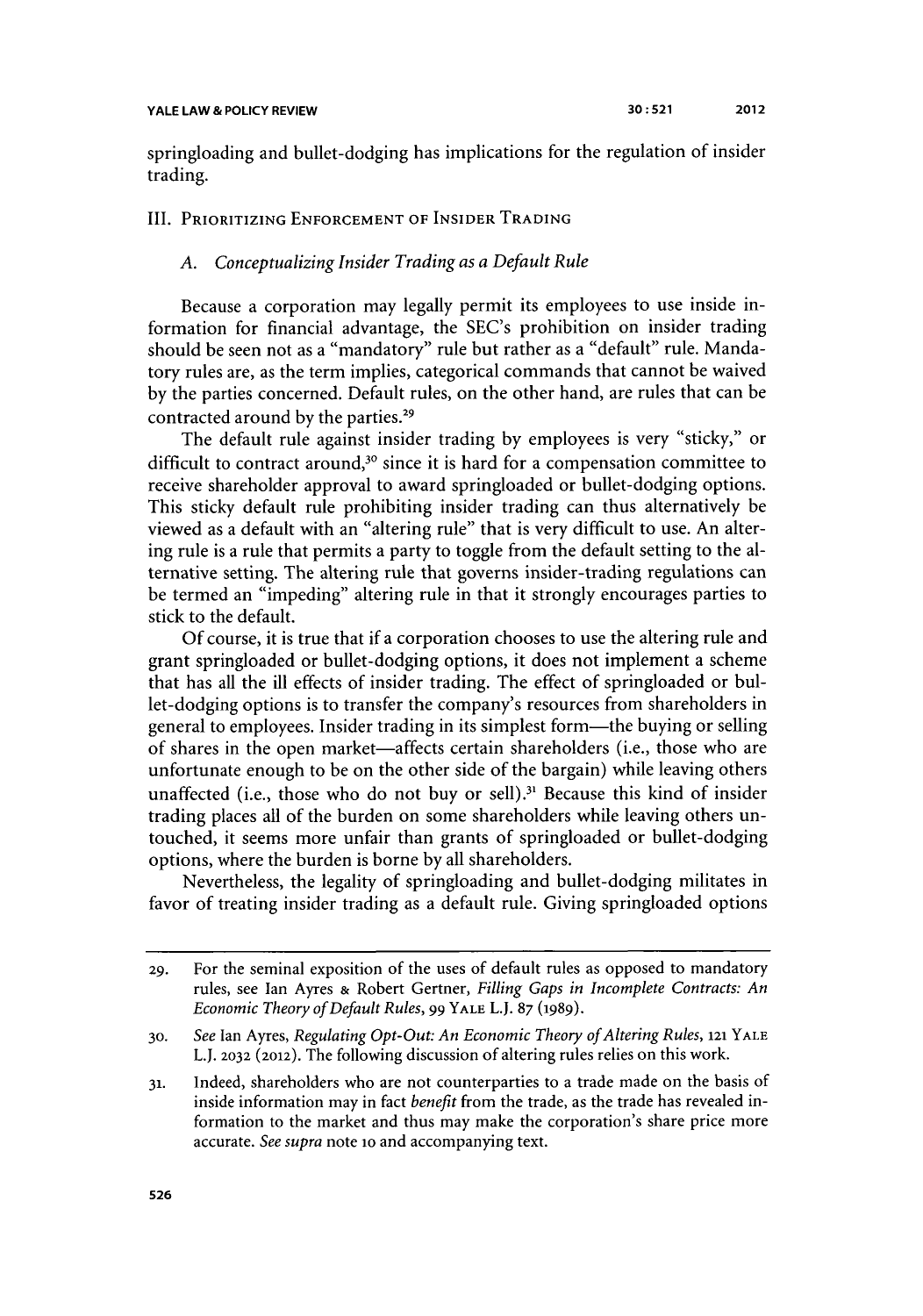without shareholder approval is undoubtedly insider trading, as the Court of Appeals for the Second Circuit noted in *SEC v. Texas Gulf Sulphur Co.<sup>3</sup> '* And while the granting of springloaded options is different from the simplest form of insider trading (i.e., buying or selling stock in the market) in that the former potentially has a broader base of victims, this difference is one of degree and not kind<sup>33</sup>: Both involve the transfer of company resources to those who possess material, nonpublic information. With this in mind, **I** turn now to the question of whether viewing the prohibition on insider trading as a default rule, rather than a mandatory rule, should affect how the **SEC** attempts to enforce it.

## *B. SEC Enforcement of Insider Trading*

The argument that the **SEC** should see "outsider" trading as more important than insider trading rests on two principles: **(i)** the prohibition on insider trading can be considered a default rule, and **(2)** there is a private right of action for insider trading.

Conceptualizing insider trading as a default rule means that insider trading is susceptible to private contracting. (Recall that a default rule, as opposed to a mandatory rule, is a rule that can be contracted around.<sup>34</sup>) From here, we can conceive of insider-trading regulations as constituting a contract between shareholders and the corporation, just like other aspects of the corporate form.<sup>35</sup> The existence of a private right of action for failure to abide **by** these regulations reinforces the notion that insider-trading regulations constitute a private contract. Private contracts are, of course, enforceable *only* through the private rights of action that one party has if the other party is in breach, and the ability of shareholders to choose whether to sue to enforce the insider-trading regulations makes these regulations akin to private contracts.

The resemblances between private contracts and the insider-trading regulations that affect corporate employees do not mean that the **SEC** should never be involved in enforcing the regulations. It is not unusual for securities regulations to consist of what are effectively "default rules" and "altering rules," combined

**32. 401 F.2d** at **856-57.**

- 34. *See supra* text accompanying note **29.**
- **35.** *See* Frank H. Easterbrook **&** Daniel R. Fischel, *The Corporate Contract,* **89 COLUM.** L. **REV. 1416,1418** (1989) ("The corporation is a complex set of explicit and implicit contracts **. . . .").**

**<sup>33.</sup>** In the long run, this difference may even out. Insiders usually make transactions on only a very small percentage of a corporation's stock at any one time. Therefore, a shareholder who loses out in one insider trade may, **by** the laws of probability, avoid being the victim of other insider trades, provided that he has not sold the entirety of his stake in the corporation. Over the long term, it is possible that shareholders may be affected more or less equally. When companies use techniques such as springloading and bullet-dodging, all shareholders are affected equally.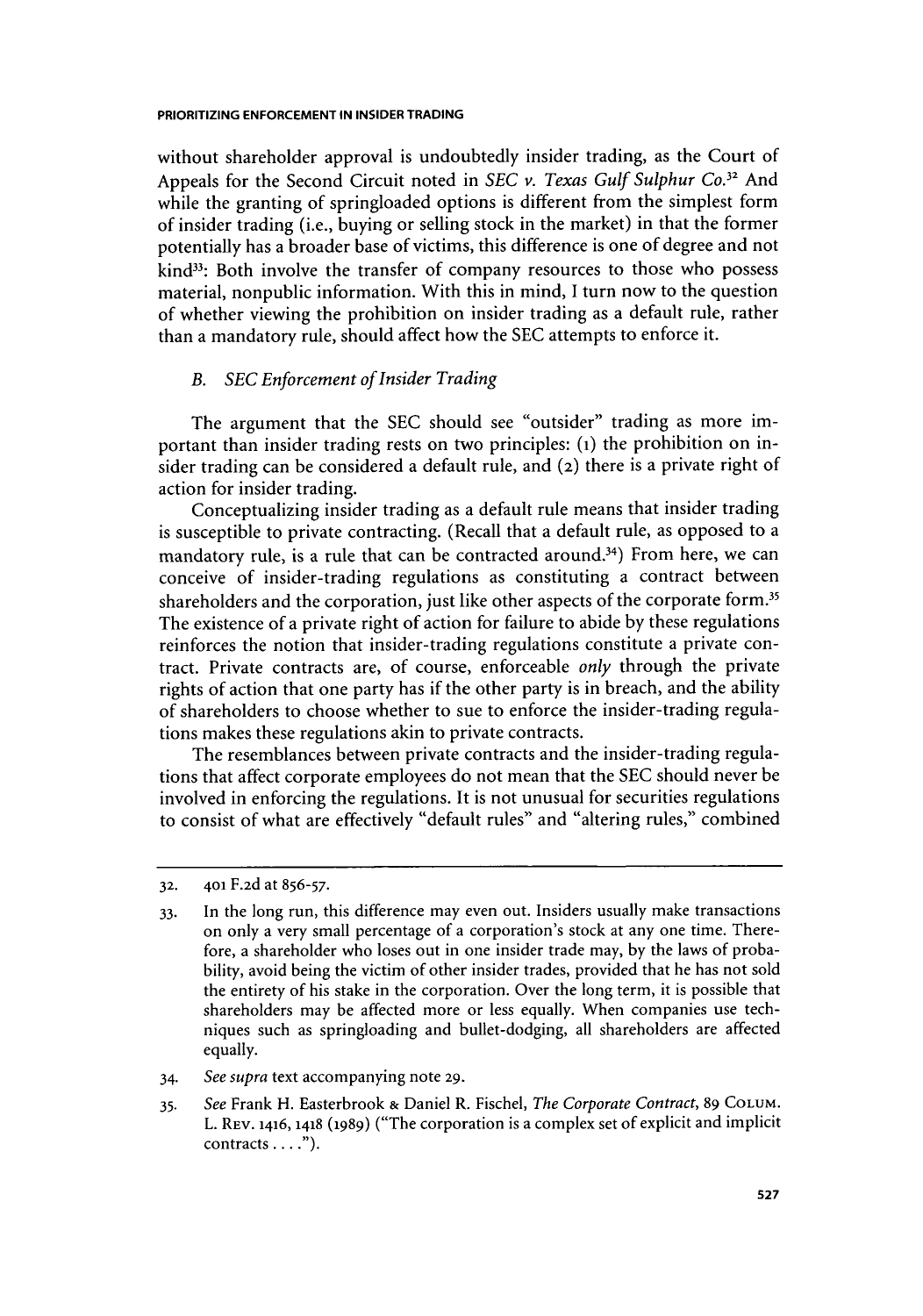with provisions that permit joint state and private enforcement.<sup>36</sup> Nevertheless, the fact that a regulatory provision can be contracted around implies that it can be seen as less of a priority for state enforcement than one that cannot be contracted around. Mandatory rules are mandatory because of their importance. Default rules, on the other hand, permit deviation. The very fact that parties can choose between one of two or more options shows that the default provision is less important than an equivalent mandatory provision would be.

On the other hand, the rules governing insider trading **by** nonemployeesthat is, outsiders-cannot be contracted around in this way. **A** compensation committee cannot grant springloaded or bullet-dodging options to nonemployees because they do not receive compensation from the corporation. With respect to outsiders, therefore, the insider-trading regulations seem to be genuine mandatory prohibitions, and not (sticky) default rules. The regulations as applied to outsiders, because they are mandatory, appear to be more important than the default regulations applied to insiders.

It follows that the **SEC** should see insider trading **by** company insiders as less of a priority for enforcement than insider trading **by** outsiders. It is worth noting that the default rule against insider trading can be adjusted in two directions: It can be relaxed, but it can also be strengthened. **A** corporation is able to ban its employees from all trading in its stock and even its competitors' stockregardless of whether this trading is on the basis of material, nonpublic information-through its power to set the contractual terms of employment for its employees.<sup>37</sup> Therefore, a corporation may have a panoply of contract rights on which it can rely in addition to the rights provided under Rule lob-5. The **SEC,** in contrast, can use only the federal regulations.

This is not to say that companies should permit insiders to trade on their own stock. As a threshold matter, stock exchange regulations forbid insider trading, and a corporation whose shareholders voted to permit insider trading

*37. See supra* note **2.** For a discussion of how an insider might reproduce the effects of insider trading **by** trading in a competitor company's stock, see Ian Ayres **&** Joseph Bankman, *Substitutes for Insider Trading,* 54 **STAN.** L. **REV. 235 (2001).**

*<sup>36.</sup>* For example, Section **5(b)** of the Securities Act **of 1933** forbids sending a prospectus for any security for which a registration statement has been filed, unless the prospectus meets the requirements of Section io of the Act. **15 U.S.C.A. §** *77e* (West **2012).** The prohibition on sending the prospectus can be seen as the default rule, and compliance with the requirements of Section lo can be seen as the altering rule. There is a private right of action for noncompliance with these rules under Section **12** of the Securities Act. *See* **15 U.S.C. § 771 (2006).** Judge-made securities laws also provide examples. Misstatements and omissions in prospectuses are actionable, unless they are hedged with sufficient cautionary language. *See, e.g., In re* Donald **J.** Trump Casino Sec. Litig., *7* **F.3d 357 (3d** Cir. **1993).** In this example, the prohibition against misstatements and omissions can be seen as a default rule, and the inclusion of cautionary language can be seen as an altering rule. Once again, private remedies are available in this situation. *Id.* at **365-66.**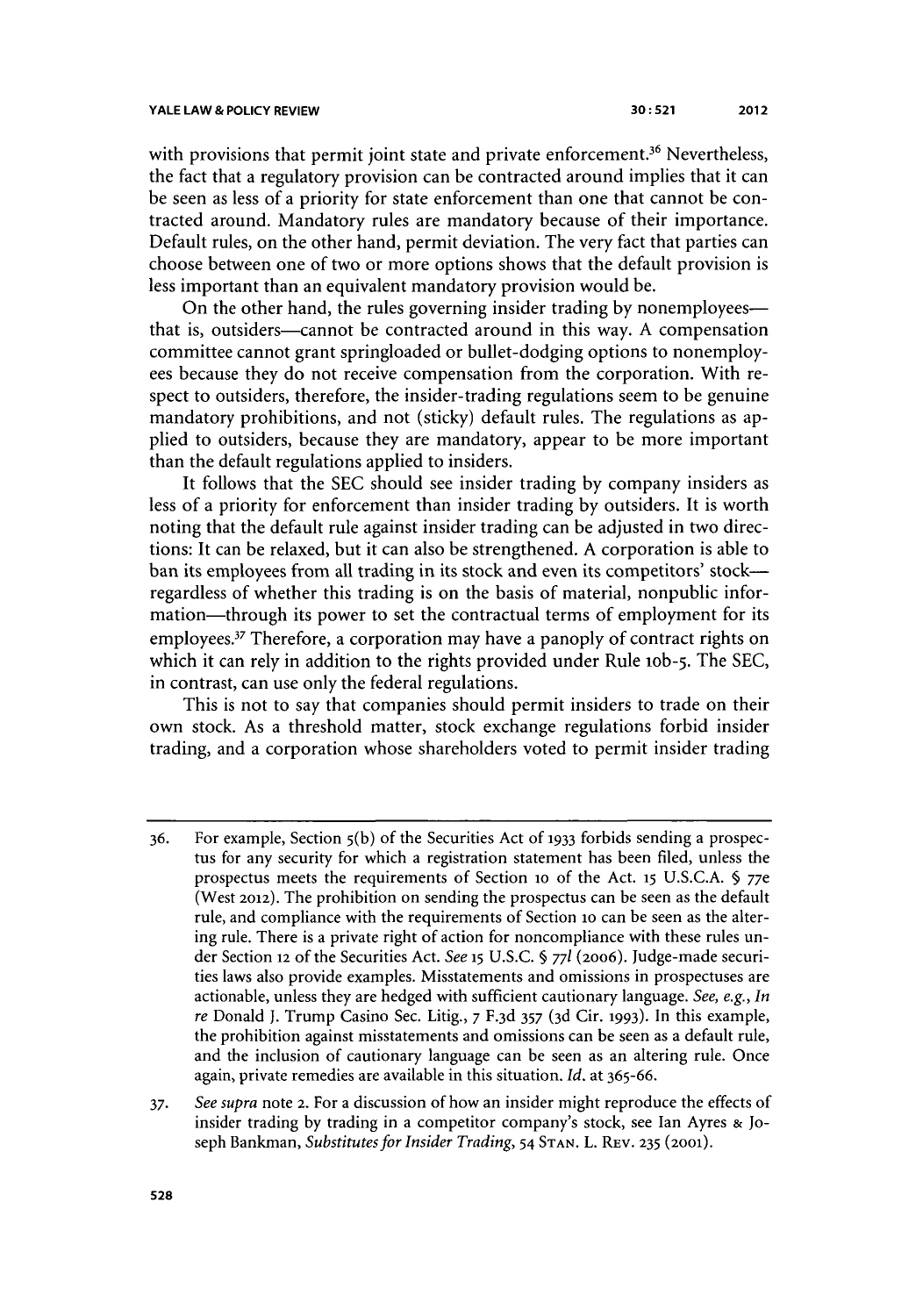would risk being delisted.<sup>38</sup> More importantly, shareholders might have little interest in permitting insider trading in their corporation's stock.<sup>39</sup> But the foregoing argument does suggest that the **SEC** should prioritize its enforcement actions in favor of enforcing the rules on outsider trading, not insider trading.

Nor does this argument imply that the **SEC** should completely disavow enforcement of insider-trading regulations against employees and directors. The **SEC** has a huge institutional advantage over private plaintiffs in terms of the expertise it brings to the investigation of insider-trading scandals, and this advantage carries over into insider-trading enforcement actions as well.<sup>40</sup> Moreover, much of the process of detecting insider trading is automatic: Stock exchanges, which are regulated **by** the **SEC,** have automated systems for monitoring unusual trading patterns.4 ' This indicates that the **SEC** should continue to lead the process of detecting violations of the insider-trading laws. But there are different ways in which the **SEC** may choose to discharge its enforcement authority. As some scholars have observed, the **SEC** could lead an insider-trading investigation and then hand over the evidence to the affected corporation to "prosecute" the matter itself.42 In other words, if the **SEC** were to pri-

- **38.** *See* **WANG & STEINBERG,** *supra* note **13,** at **613-14.** Although national stock exchanges also play a role in enforcing compliance with insider-trading rules, a change in enforcement strategy **by** the **SEC** would still have real effects. First, the **SEC** has broad powers over the formal enforcement actions that stock exchanges take. **25 MARC I. STEINBERG & RALPH C. FERRARA, SECURITIES PRACTICE: FEDER-AL AND STATE ENFORCEMENT § 14:3 (2011).** Second, the **SEC** can also influence the informal enforcement practices of the stock exchanges. *Id.* **§** 14:6. Third, it is arguable that stock exchanges derive much of their motivation to enforce rules from the SEC-and that when the **SEC** is unwilling to take action itself, the stock exchanges will not take action. This is partially due to the fact that stock exchanges do not have "ideal incentives" to enforce insider-trading laws. Robert Prentice, *Whither Securities Regulation? Some Behavioral Observations Regarding Proposals for Its Future,* **51 DUKE** L.J. **1397, 1440-41 (2002)** (quoting John **C.** Coffee, Jr., *Privatization and Corporate Governance: The Lessons from Securities Market Failure,* **25 J. CORP.** L. **1, 32 (1999)).** Therefore, the shared role of the **SEC** and the stock exchanges in enforcing insider-trading rules does not prevent the **SEC** from taking effective action on its own.
- **39.** Permitting insider trading might deter investment and trading in the stock, as shareholders would suspect that their counterparties had superior information that would give them a bad bargain. Insider trading also risks causing agency problems that would affect the firm's performance. Robert **J.** *Haft, The Effect of Insider Trading Rules on the Internal Efficiency of the Large Corporation,* 80 MICH. L. **REV. 1051 (1982).**
- **40.** Stephen M. Bainbridge, *Incorporating State Law Fiduciary Duties into the Federal Insider Trading Prohibition,* **52 WASH. & LEE** L. **REV. 1189,1263,1265 (1995).**
- **41.** *Id.* at **1263.**
- **42.** *See* **JONATHAN** R. **MACEY, INSIDER TRADING: ECONOMICS, POLITICS, AND POLICY 40-41 (1991);** Douglas M. Branson, *Discourse on the Supreme Court Approach to SEC Rule iob-5 and Insider Trading,* **3o EMORY** L.J. **263, 302 (1981).**